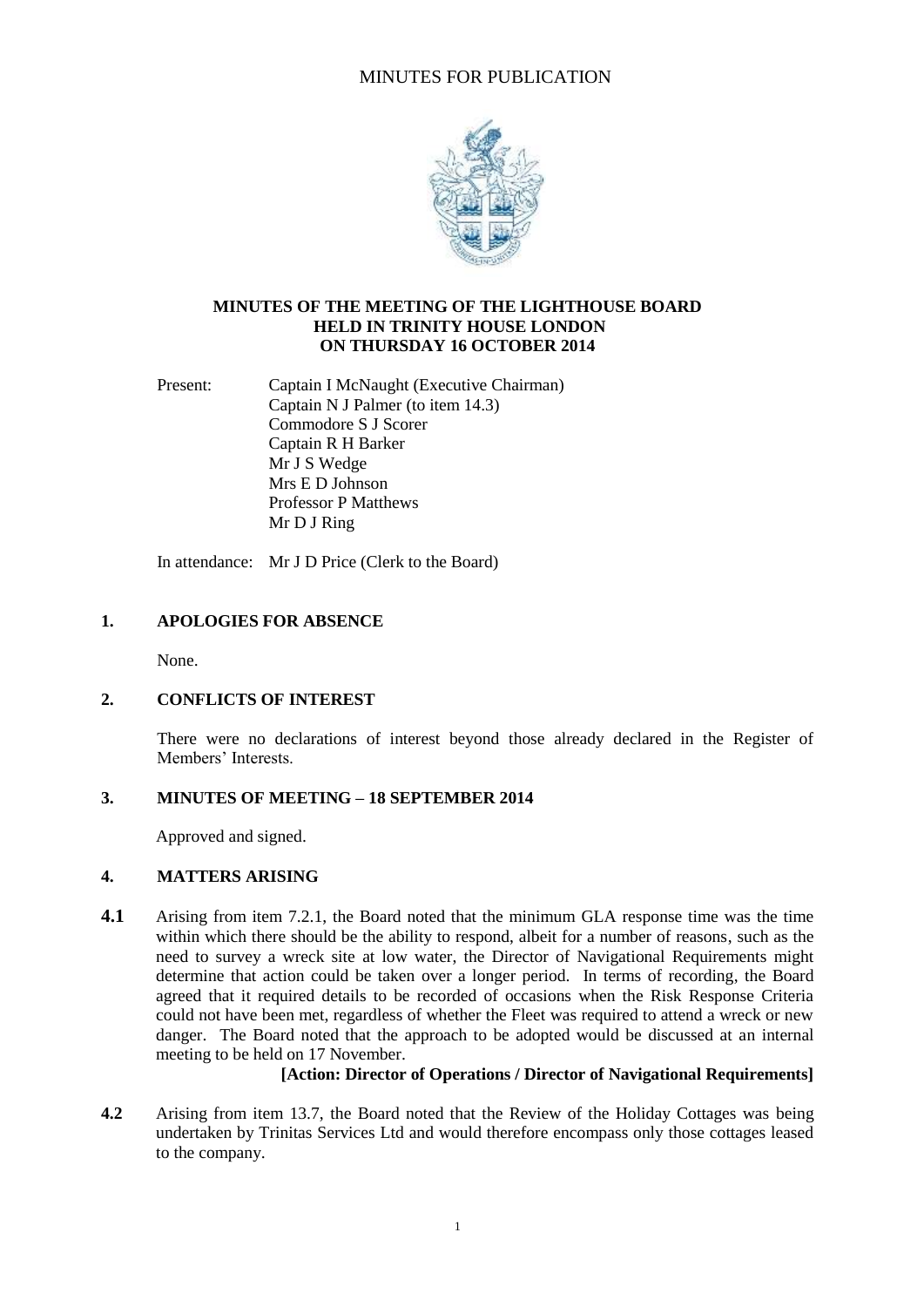## **5. HEALTH & SAFETY MATTERS**

- **5.1** The Board noted the report on health and safety matters.
- **5.2** Arising from item 3, the Board agreed that MV MAIR should be included in the Trinity House health and safety reporting system on the basis that the Vessel was effectively on a time charter.  **[Action: Clerk to the Board/Director of Operations]**
- **5.3** Arising from item 4.1, Mr Price reported that the levels of cement dust emanating from the site of a neighbouring tenant at Swansea Docks were being monitored using a total dust meter.

## **6. REPORT FROM DESIGNATED PERSON ASHORE**

The report from the Designated Person Ashore was noted.

#### **7. BUSINESS PERFORMANCE**

Mr Wedge presented the report on business performance. Light Dues income at the end of September was 4.93% lower than in 2013/14 compared to 6.3% lower at the end of August. The reasons for the variances against running costs and capital were given in the report. In the light of the decision in respect of monitoring the ability to meet risk response times, he would remove the reference to a KPI in this regard being under development.

#### **[Action: Director of Finance and Support Services]**

## **8. REPORT FROM THE EXECUTIVE DIRECTORS**

**8.1** The report from the Executive Directors was noted.

#### **8.2 Arising from Navigational Requirements matters, Captain Barker reported that:**

**8.2.1** He had recently met with the MCA to discuss cross-organisational support and issues affecting the MCA's Navigation Safety Branch including offshore renewable energy developments.

## **8.3 Arising from Operational matters, Commodore Scorer reported that:**

**8.3.1** The modernisation works at the Nab Tower were now complete and the new aids to navigation were in operation. He had conducted a viewing trial, which had confirmed that the navigational requirement had been met.

#### **8.4 Arising from Finance and Support Services matters, Mr Wedge reported that:**

8.4.1 The Light Dues changes consequent upon CIL's move to self-funding in respect of its operations in the Republic of Ireland had been agreed. In summary the current regulations would be enforced in full in terms of payment being required at a vessel's first port of call, where it became liable, and the Irish Department of Transport, Tourism and Sport would increase its contribution to support CIL's expenditure in terms of its Republic of Ireland operations. Changes would be required to the ALDIS Light Dues software and these were in hand.

#### **8.5 Arising from Secretariat matters, Mr Price reported that:**

**8.5.1** ABS had undertaken its six-monthly ISO 9001 and ISO 14001 surveillance audit in Swansea earlier that week. The outcome had been positive in that no non conformities had been raised. Some opportunities for improvement had been identified. These had primarily related to document control issues, the availability of material safety data sheets and the environmental aspects and impacts register. The auditor had been very complimentary about the Work Order System. The next audit would be the three-yearly recertification audit in February. Mr Veall,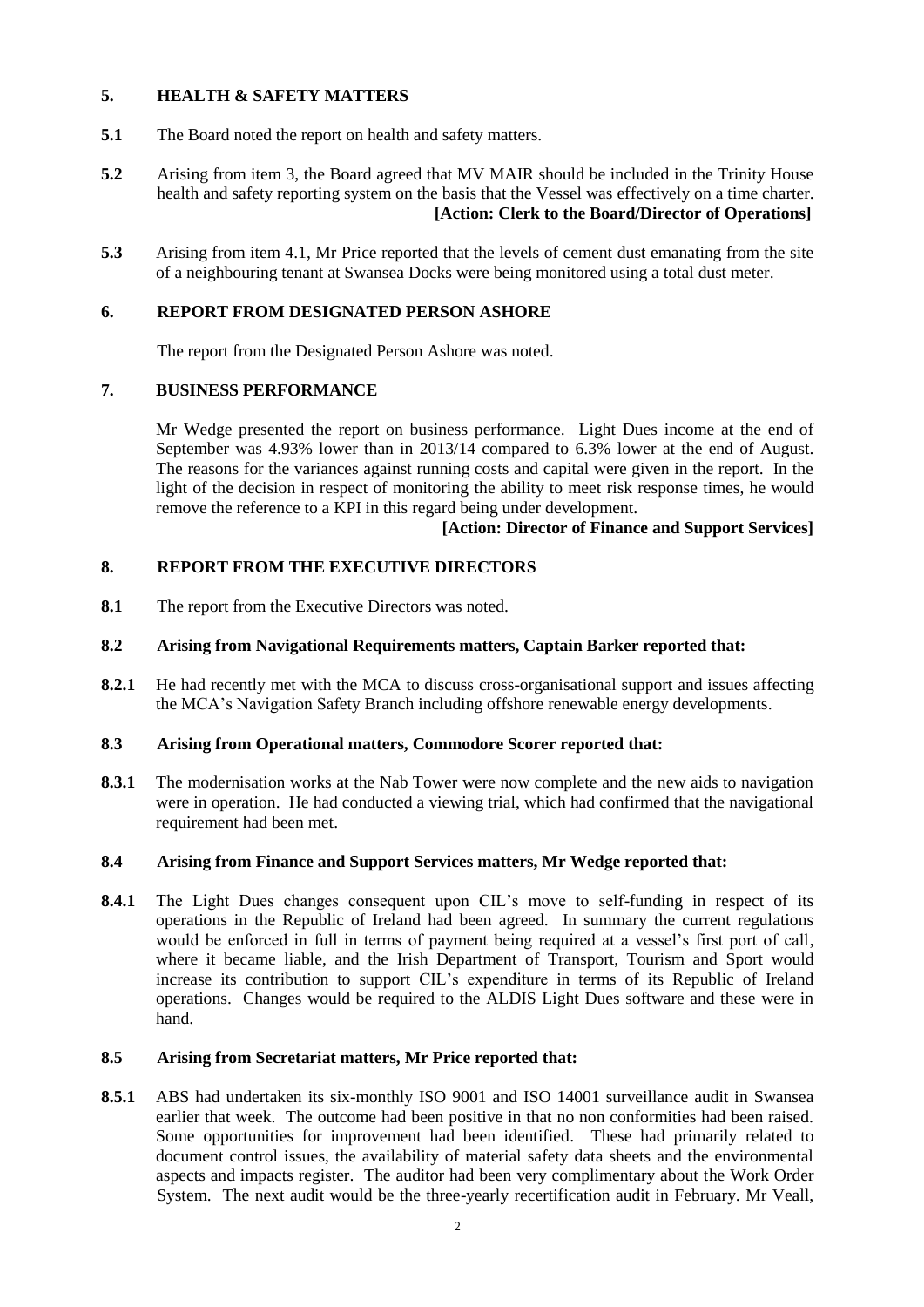the Swansea Technical Manager, had been particularly helpful during the audit. In noting the position the Board agreed that Mr Veall should be thanked for his assistance and contribution.

## **[Action: Director of Operations]**

**8.5.2** The procurement strategy for the provision of tri-GLA insurance requirements, which would entail a Trinity House led EU tender process, was being finalised and a recommendation would be made to the Board in January as to the preferred bidder.

## **9. AIDS TO NAVIGATION PERFORMANCE**

**9.1** The report on aids to navigation performance covering the period 9 September to 6 October 2014 was noted. There had been no significant casualties.

## **10. TRIENNIAL REVIEW ACTION PLAN**

- **10.1** Mr Price presented the Triennial Review Action Plan which had been updated following discussion at the last meeting of the Board. Work was progressing against a number of the recommendations for which Trinity House and/or NLB were the lead.
- **10.2** Arising from item 3.12, the Board noted that the Government was introducing Governance Frameworks in a number of areas of the Public Sector setting out the principles of good governance which were to apply.
- **10.3** Arising from item 3.14, the Board agreed that the objectives for those Non-Executive Directors serving on the Joint Strategic Board should be revised to take that role into account.

#### **[Action: Executive Chairman]**

- **10.4** Arising from item 3.20, Mr Wedge reported that the Executive Remuneration Committee had approved a report and action plan earlier in the year about inter alia how to enhance diversity for Board level appointments. He would circulate a copy to the Non-Executive Directors for information. **[Action: Director of Finance and Support Services]**
- **10.5** Arising from item 3.2.7, Captain Barker reported that an invitation to stakeholders to attend the 2014 Trinity House User Consultative Committee meeting on 1 October had been placed on the Trinity House Website. He had also advised UKSON members of the GLAs' AtoN Review.
- **10.6** Arising from item 3.28, the Board agreed that Lighthouse Board minutes should not be published on the Trinity House Website until after they had been approved by the Board and received by the Court. The published version would be redacted as necessary.

#### **[Action: Clerk to the Board]**

## **11. STRATEGIC ISSUES**

#### **11.1 Update on Strategy Discussion Actions**

The Board discussed progress in terms of future strategy following the Board Strategy Meeting in July.

## **12. MATTERS FOR DISCUSSION**

## **12.1 DfT & Parliamentary Matters**

**12.1.1** The Executive Chairman reported on his meeting with Ms Chadwick. She would be undertaking a familiarisation visit to Harwich Depot on 11 February.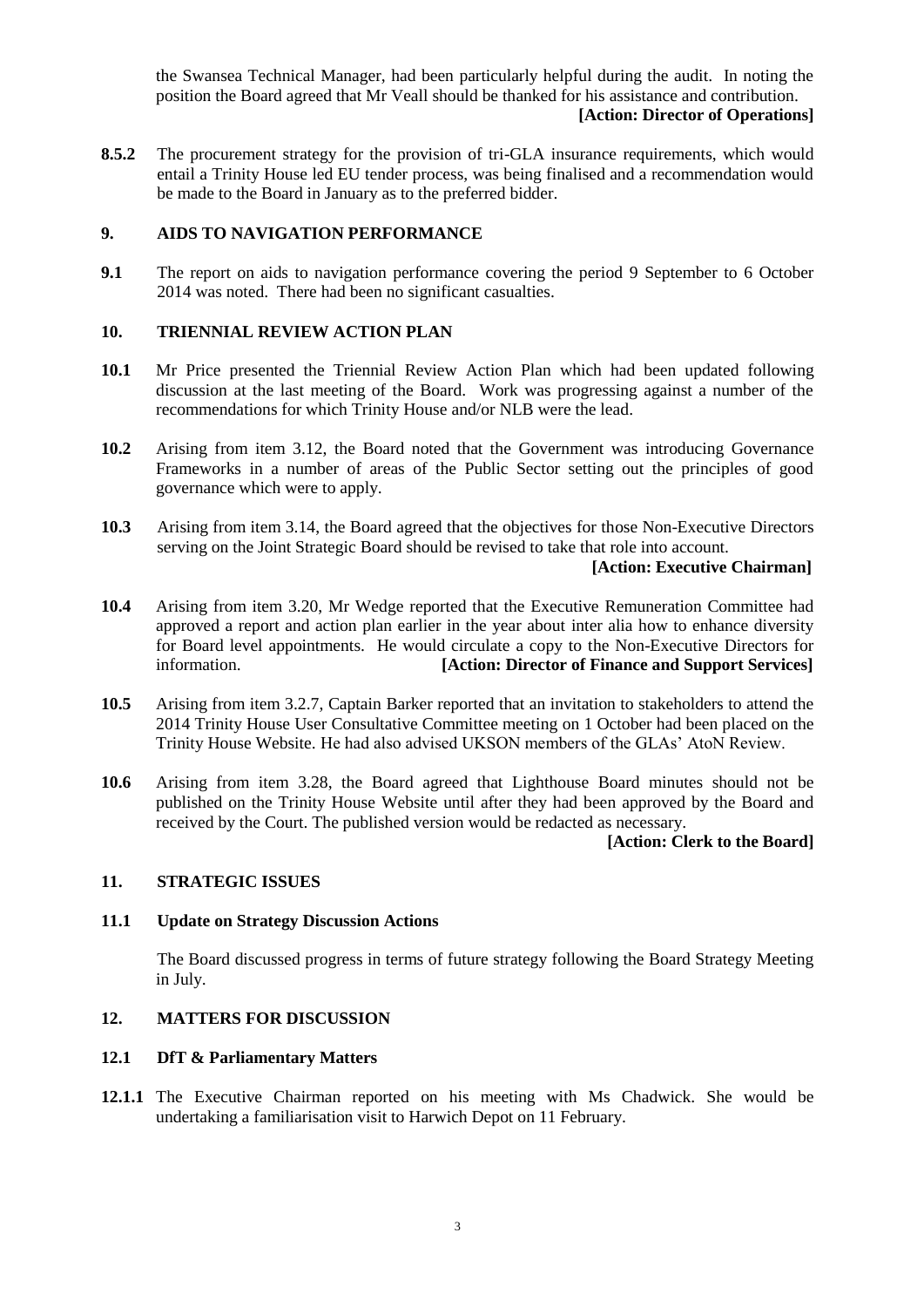**12.1.2** The Executive Chairman reported that Mr Gorman, the NLB Finance Director, was to retire and recruitment of a successor was in hand. In addition Mr Prosser, the IALA Secretary General, had resigned and, again, a recruitment process was underway.

## **12.2 Fleet Review**

The Executive Chairman reported that a detailed review had been undertaken of the draft Project Initiation Document (PID) for the Fleet Review prepared by the DfT. The two main issues had been (i) to ensure full recognition of the importance of the Fleet in terms of the delivery of the GLAs' statutory duties in respect of the safety of the mariner and (ii) the governance structure for the Project. In noting the position the Board agreed that a copy of the PID should be circulated to all Board Members, once it had been signed off by the CEC, at which time it would be sent to the DfT. **[Action: Clerk to the Board]** 

## **13. JSB MATTERS**

## **13.1 Chief Executives' Committee Meeting – 7/8 October**

The Executive Chairman tabled, for information, the notes of the CEC meeting held on 7 and 8 October. He reported that the main topics discussed had been Irish Light Dues, the Fleet Review and RPI-X.

## **13.2 Draft JSB Agenda**

The Board noted the draft agenda for the meeting of the JSB to be held on 18 and 19 November at CIL and that the meeting would also include a presentation from Captain Barker on GNSS Vulnerability and eLoran Strategy. The agenda would be updated to reflect this additional item. **[Action: Clerk to the Board]**

#### **13.3 JSB Strategic Agenda**

The Board noted the JSB Strategic Agenda and agreed that items 5(v) and 5(vi) in respect of the Fleet Review should be amended to read "Review to Boards for approval and then JSB" and "Seek Ministerial endorsement" accordingly.

#### **14. OTHER MATTERS TO BE NOTED OR APPROVED**

#### **14.1 Draft Minutes of Audit and Risk Assurance Committee – 18 September**

- **14.1.1** The draft minutes were noted.
- **14.1.2** Arising from item 3.2.1, the Board noted the useful dialogue with Mr Nigel Reader, the Chair of the Audit Committee of Natural Resources Wales (NRW), in respect of NRW's responsibility matrix.

## **14.2 Current Tri-GLA Issues**

Mr Price presented the Report on Current Tri-GLA Issues. Whilst there were some problematic matters, there were many examples of positive co-operation between the GLAs. The Board noted the paper accordingly.

## **14.3 Review of Board Effectiveness**

Mr Price presented the draft Report on the Review of Board Effectiveness in 2013/14. The first part of the report covered the governance arrangements of the Board and its key activities during the year. The second part from section 3.6 contained the observations of the Non-Executive and Executive Directors on the effectiveness of the Board during the year and how to enhance its performance in the future. The Board discussed the observations and agreed that